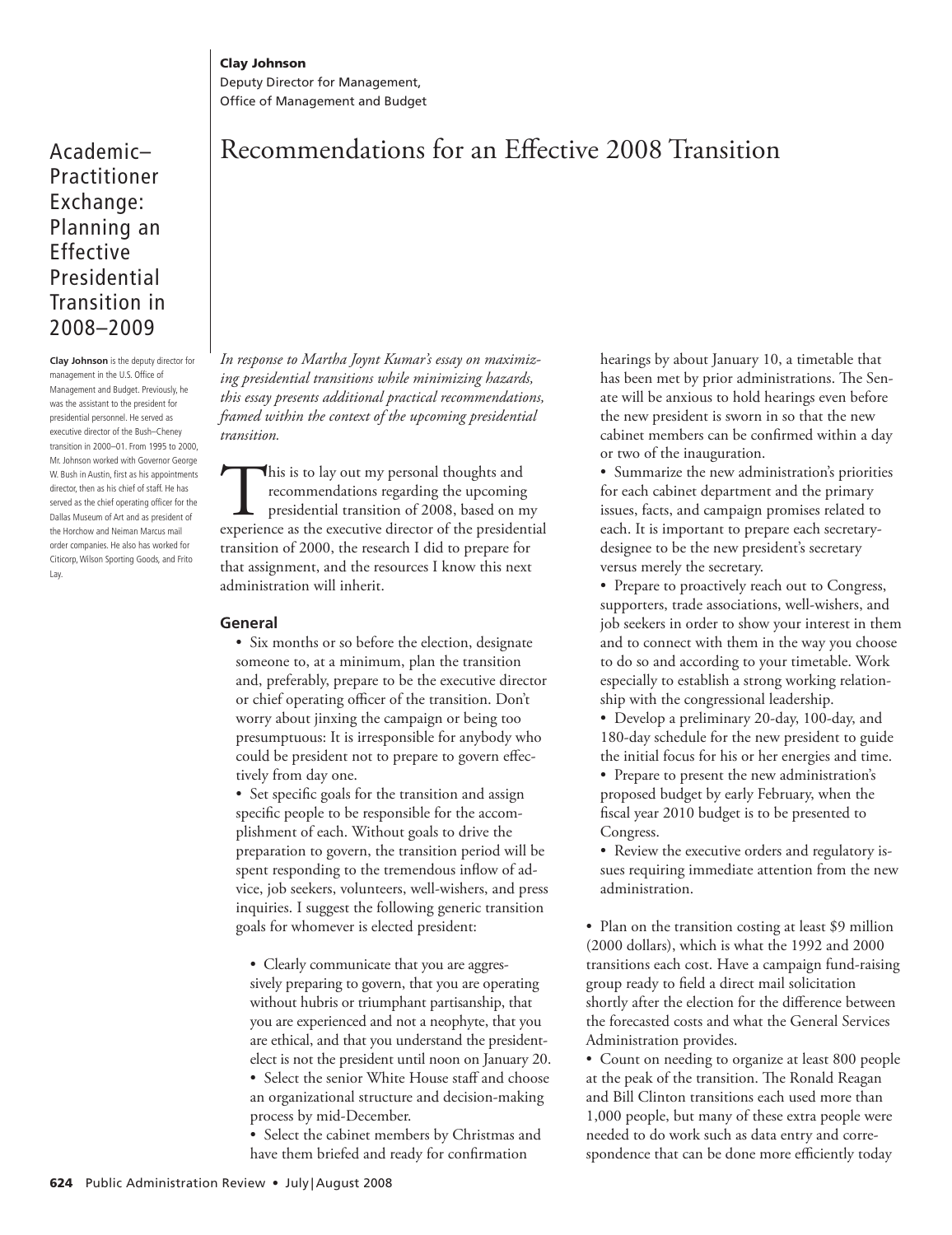with the help of technology and the Internet. The majority of these people can be volunteers, as there will be plenty of people available to provide general support, and congressional staffers, who will be in fall recess, to work on policy and governance matters.

 • It is a good idea to use private transition monies to pay for temporary housing for transition

workers and to provide some relocation assistance. For legal reasons, all of this support must be provided and paid out before the inauguration. In 2000, senior White House staff-to-be were given the estimated cost of their physical move, while all other staff members relocating to Washington, DC, from the

campaign or governor's office were given \$1,000 each.

#### **Manage the "Incoming"**

 • Expect a large number of job seekers, at least 40,000 in the first few weeks and at least 75,000 in the first few months. Make an online application available on a transition Web site so that applicants can apply directly (and, by the way, do their own data entry). I suggest the transition incorporate into its Web site the functional online application currently used by the Office of Presidential Personnel (PPO), as is or with modifications, or formally decide months before the election that it wants to develop its own.

 • Also use the transition Web site to help potential applicants understand the reality of public service and that it is not for everyone: The pay is low and the hours are long, divestiture of assets is often called for, there are postemployment and lobbying restrictions, and there is a lot of public and congressional scrutiny.

 • Expect a lot of advice from members of previous administrations, "experts," interest groups, lobbyists, governors, legislators, donors, and the like. Organize to receive this information: "Partner" with them, but in such a way as not to be consumed by the partnership. Designate separate people to serve as contact points for governors, donors, and members of Congress.

 • Send separate communiqués to governors, mayors, members of Congress, donors, and supporters to tell them how best to communicate with the transition team. Differentiate between how they can apply for a position, recommend someone for a position, provide input, and volunteer.

 • Be proactive in connecting with Congress. Members from the president-elect's party, in particular, will want to know whether the new administration intends do it "with them" or "to them." Designate

senior people with established credibility to actively seek input, and set up a system for ensuring timely responses to congressional recommendations and questions.

#### **Assemble the New Administration's Team**

 • Select someone to be in charge of presidential personnel at least six months before the election, if

 Expect a lot of advice from members of previous administrations, "experts," interest groups, lobbyists, governors, legislators, donors, and the like.

at all possible. Have him or her confer with appropriate subjectmatter principals and policy people, and use the generic position description materials compiled by the PPO to reach preliminary conclusions about the type of person the president-elect should be seeking for each cabinet position. When conferring with subject-matter

principals, solicit suggestions about who should be considered for each senior position. Then, initial discussions about cabinet member and senior subcabinet selections can be substantive and goal oriented, and not just about who did what during the campaign. A significant challenge in assembling any new administration's team is balancing the need to select the best people to do the work ahead with the natural desire to reward key people who helped get the new president elected.

 • Begin early enough before the election, plan and organize, assemble the necessary resources, and make it a high priority to put in place the 100 or so most important cabinet and subcabinet personnel by about April 1. Every administration might prioritize the positions differently, but everyone agrees that it will be very important for this next administration to work with the Senate to put into place as quickly as possible the key national and homeland security subcabinet.

• No previous administration has had confirmed more than about 25 cabinet and subcabinet personnel by April 1—therefore, this goal is a significant challenge. The PPO is currently defining the resources, timetable, and organization that it believes the new administration will have to employ to help the new president select these 100 people in time to get them cleared and confirmed by the Senate by April 1. In addition, White House counsel, the PPO, and the Office of Management and Budget (OMB) are working to significantly expedite the clearance process to make it possible to accomplish that goal. These same offices are working with the Senate to get them the information on the nominees they need to accomplish the goal.

 • Along these same lines, the new administration should set as its goal to have the entire cabinet and subcabinet, which is about 400 people, working by the August recess. No previous administration has had more than about 240 cabinet and subcabinet personnel confirmed by this date.